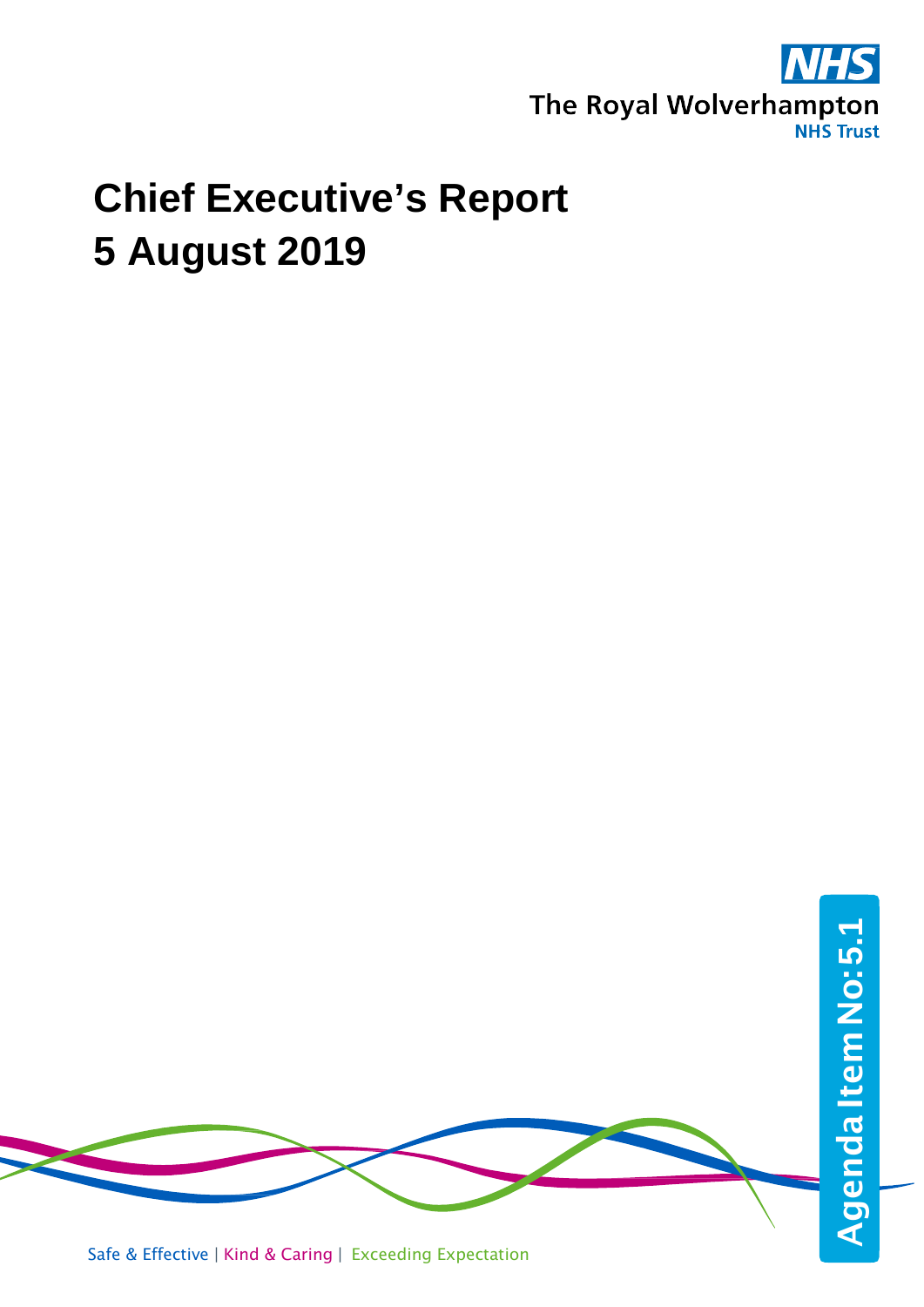**NHS** The Royal Wolverhampton

|  | <b>JHS Trust</b> |  |
|--|------------------|--|
|  |                  |  |
|  |                  |  |

| <b>Trust Board Report</b>                                      |                                                                                                                                                                                                                                                                                                                                                                                                                                              |  |  |  |
|----------------------------------------------------------------|----------------------------------------------------------------------------------------------------------------------------------------------------------------------------------------------------------------------------------------------------------------------------------------------------------------------------------------------------------------------------------------------------------------------------------------------|--|--|--|
| <b>Meeting Date:</b>                                           | 5 August 2019                                                                                                                                                                                                                                                                                                                                                                                                                                |  |  |  |
| Title:                                                         | <b>Chief Executive's Report</b>                                                                                                                                                                                                                                                                                                                                                                                                              |  |  |  |
| <b>Executive</b><br>Summary:                                   | This report indicates my involvement in various events, policies recently<br>approved, and consultant appointments.                                                                                                                                                                                                                                                                                                                          |  |  |  |
| <b>Action</b><br><b>Requested:</b>                             | <b>Receive and note</b>                                                                                                                                                                                                                                                                                                                                                                                                                      |  |  |  |
| For the attention of the Board                                 |                                                                                                                                                                                                                                                                                                                                                                                                                                              |  |  |  |
| <b>Assure</b>                                                  | Assurance relating to the appropriate activity of the CEO.<br>$\bullet$                                                                                                                                                                                                                                                                                                                                                                      |  |  |  |
| <b>Advise</b>                                                  | None in this report.<br>$\bullet$                                                                                                                                                                                                                                                                                                                                                                                                            |  |  |  |
| <b>Alert</b>                                                   | None in this report.<br>$\bullet$                                                                                                                                                                                                                                                                                                                                                                                                            |  |  |  |
| Author +<br><b>Contact Details:</b>                            | Tel 01902 695950<br>Email gayle.nightingale@nhs.net                                                                                                                                                                                                                                                                                                                                                                                          |  |  |  |
| <b>Links to Trust</b><br><b>Strategic</b><br><b>Objectives</b> | 1. Create a culture of compassion, safety and quality<br>2. Proactively seek opportunities to develop our services<br>3. To have an effective and well integrated local health and care system that operates efficiently<br>4. Attract, retain and develop our staff, and improve employee engagement<br>5. Maintain financial health - Appropriate investment to patient services<br>6. Be in the top 25% of all key performance indicators |  |  |  |
| <b>Resource</b><br>Implications:                               | None                                                                                                                                                                                                                                                                                                                                                                                                                                         |  |  |  |
| <b>CQC Domains</b>                                             | <b>Responsive:</b> services are organised so that they meet people's needs.<br><b>Well-led:</b> the leadership, management and governance of the organisation make sure it's<br>providing high-quality care that's based around individual needs, that it encourages learning and<br>innovation, and that it promotes an open and fair culture.                                                                                              |  |  |  |
| <b>Equality and</b><br><b>Diversity Impact</b>                 | None in this report.                                                                                                                                                                                                                                                                                                                                                                                                                         |  |  |  |
| <b>Risks: BAF/TRR</b>                                          | None in this report.                                                                                                                                                                                                                                                                                                                                                                                                                         |  |  |  |
| <b>Public or</b><br><b>Private:</b>                            | Public                                                                                                                                                                                                                                                                                                                                                                                                                                       |  |  |  |
| <b>Other formal</b><br>bodies involved:                        | As detailed in the report.                                                                                                                                                                                                                                                                                                                                                                                                                   |  |  |  |
| <b>NHS</b><br><b>Constitution:</b>                             | In determining this matter, the Board should have regard to the Core principles<br>contained in the Constitution of:<br>Equality of treatment and access to services<br>High standards of excellence and professionalism<br>$\bullet$<br>Service user preferences<br>Cross community working<br><b>Best Value</b><br>Accountability through local influence and scrutiny                                                                     |  |  |  |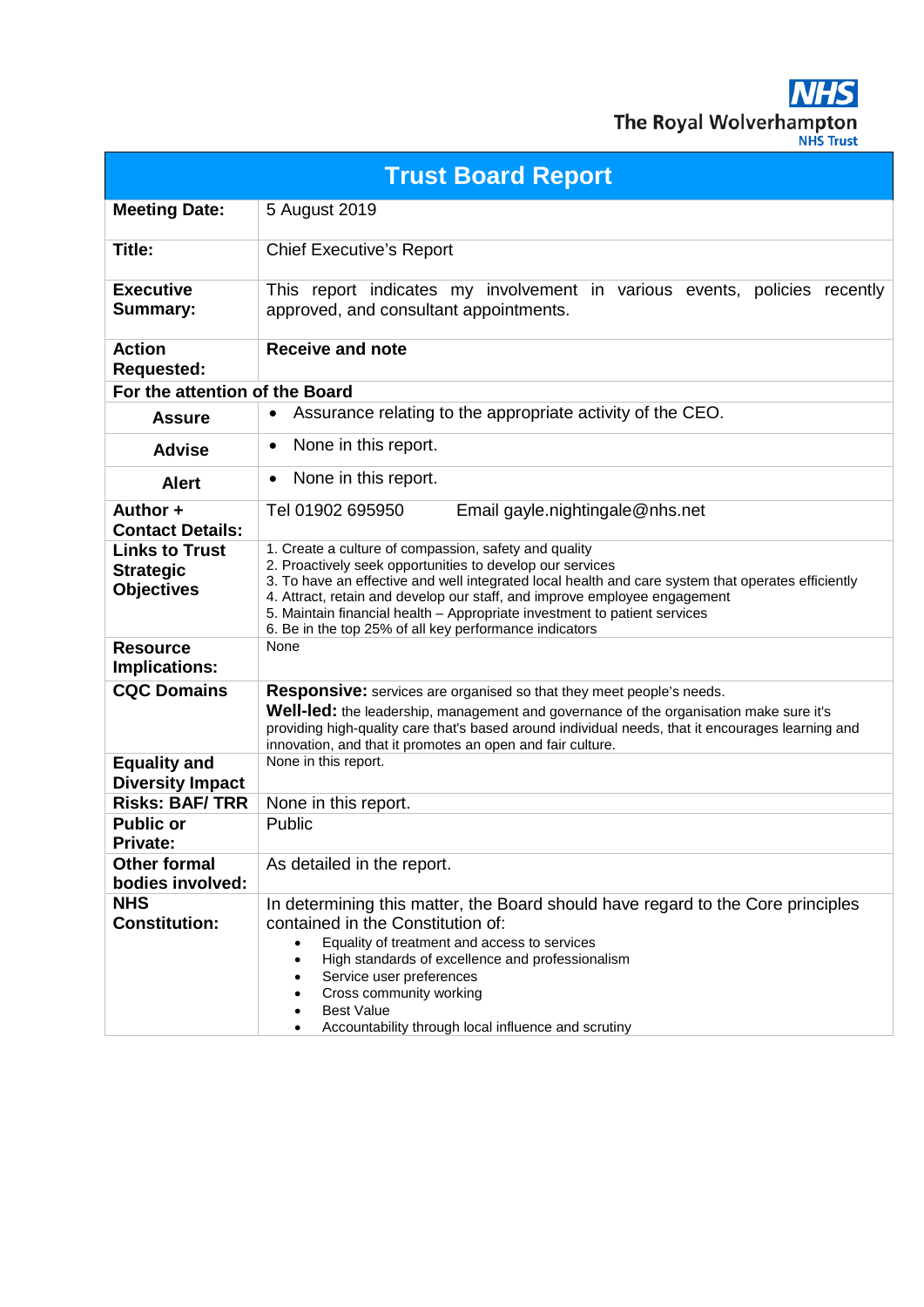| <b>Background Details</b> |                                                                                                                             |  |
|---------------------------|-----------------------------------------------------------------------------------------------------------------------------|--|
| 1.0                       | <b>Review</b>                                                                                                               |  |
|                           | This report indicates my involvement in local, regional and national meetings of significance and<br>interest to the Board. |  |
| 2.0                       | <b>Consultants</b>                                                                                                          |  |
|                           | There has been three Consultant Appointments since I last reported:                                                         |  |
|                           |                                                                                                                             |  |
|                           | Trauma and Orthopaedics - Lower Limb                                                                                        |  |
|                           | Dr Kaldoun Bitar                                                                                                            |  |
|                           | <b>Trauma and Orthopaedics - Paediatrics</b>                                                                                |  |
|                           | Dr Bobbin Varghese                                                                                                          |  |
|                           |                                                                                                                             |  |
|                           | <b>Haematology</b>                                                                                                          |  |
|                           | Dr Parveen Kaudlay                                                                                                          |  |
| 3.0                       | <b>Policies and Strategies</b>                                                                                              |  |
|                           | Since my last report, the following Policies and Strategies were approved;                                                  |  |
|                           | Strategies update<br>$\bullet$                                                                                              |  |
|                           | Policy update<br>$\bullet$                                                                                                  |  |
|                           | Information and Communication Technology (ICT) Strategy<br>$\bullet$                                                        |  |
|                           | <b>Patient Quality and Safety Strategy</b><br>$\bullet$                                                                     |  |
|                           | HR28 - Supporting Doctors to Provide Safer Healthcare Policy<br>$\bullet$                                                   |  |
|                           | HS32 - Nicotine Management Policy<br>$\bullet$                                                                              |  |
|                           | New Policy - Deprivation of Liberty Safeguards (DoLS) Policy<br>$\bullet$                                                   |  |
|                           | CP59 - Restraint Policy<br>$\bullet$                                                                                        |  |
|                           | HR19 - Performance Capability Policy<br>٠                                                                                   |  |
|                           | OP12 - IT Security Policy<br>$\bullet$<br>HS02 - Management of Ligature Points Policy                                       |  |
|                           | $\bullet$<br>MP01 - Prescribing, storage and administration of drugs<br>$\bullet$                                           |  |
|                           | HR08 - Recruitment, Retention and Retirement Policy<br>$\bullet$                                                            |  |
|                           | Standard Operating Procedure for Exception Reporting for Doctors in Training (Working<br>$\bullet$                          |  |
|                           | over contracted rota hours)                                                                                                 |  |
|                           | <b>Job Planning Procedure</b><br>$\bullet$                                                                                  |  |
|                           |                                                                                                                             |  |
| 4.0                       | <b>Visits and Events</b><br>Since the last Board meeting I have undertaken a range of duties, meetings and contacts         |  |
|                           | locally and nationally including:                                                                                           |  |
|                           | 18 June – participated in the interviews for the University of Wolverhampton - School of                                    |  |
|                           | Medicine and Clinical Practice Professional posts                                                                           |  |
|                           | 19 June - met with the Senior Medical Committee (Consultant's Committee) and attended<br>$\bullet$                          |  |
|                           | the University of Wolverhampton's Business Achievement Awards 2019 at which the Trust                                       |  |
|                           | won Strategic Business Partner of the Year                                                                                  |  |
|                           | 20 June - Chaired the West Midlands Cancer Alliance Board<br>$\bullet$                                                      |  |
|                           | 21 June – undertook a tour of the Engineering Facility of the University of Wolverhampton's<br>$\bullet$                    |  |
|                           | at their Telford Campus and attended the University of Wolverhampton's Annual Honorary<br><b>Graduate Celebration</b>       |  |
|                           | 26 June – attended a Black Country Pathology Services (BCPS) meeting<br>$\bullet$                                           |  |
|                           | 27 June - attended a Black Country and West Birmingham Sustainability and<br>$\bullet$                                      |  |
|                           | Transformation Partnership (STP) - Health Partnership meeting                                                               |  |
|                           | 28 June – the Trust took part in the Getting it Right First Time (GIRFT) - Breast Surgery<br>$\bullet$                      |  |
|                           | visit                                                                                                                       |  |
|                           | 5 July – the Trust took part in the NHS Big Tea Party and raised money for the Trust's                                      |  |
|                           | Charity                                                                                                                     |  |
|                           |                                                                                                                             |  |